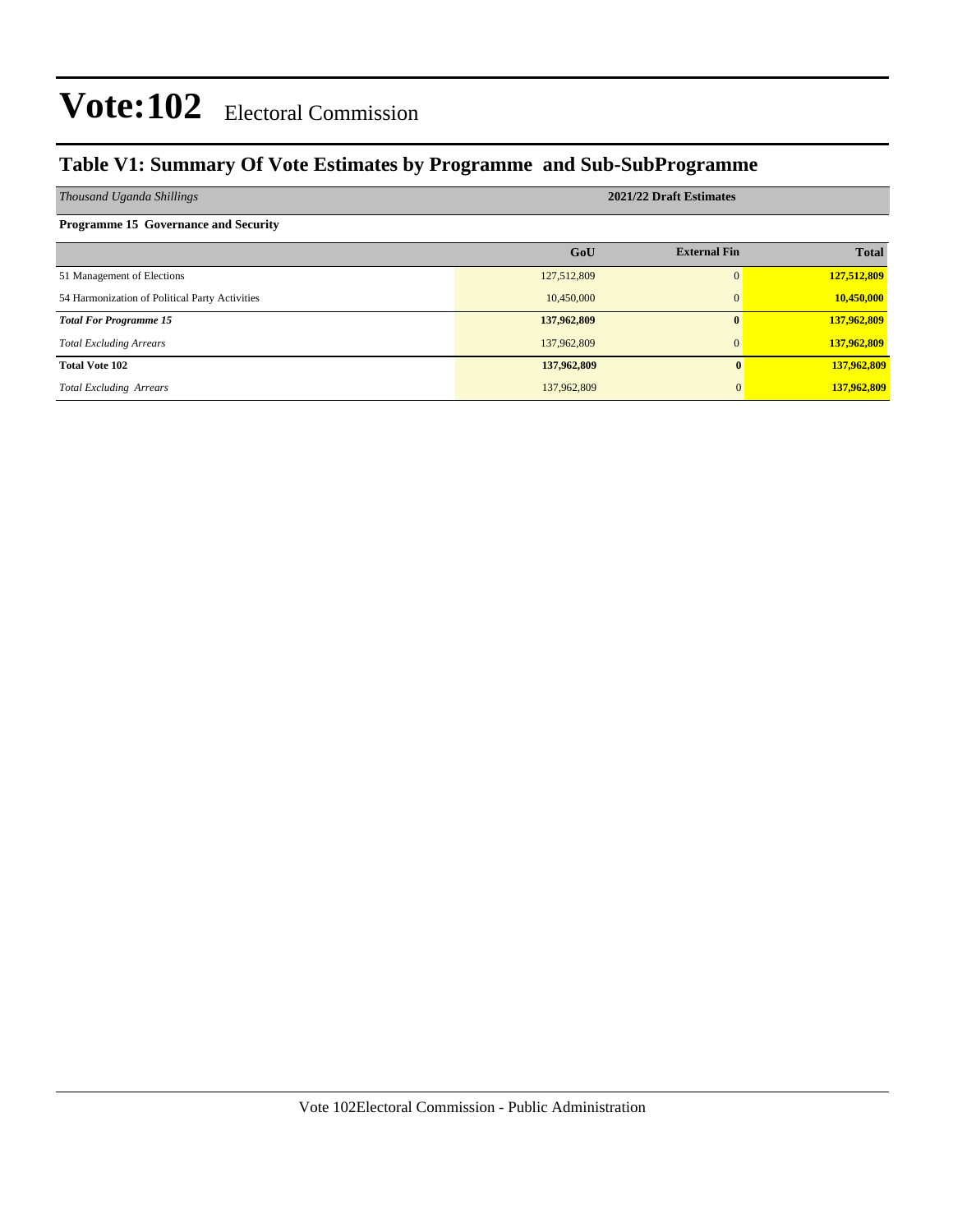### **Table V2: Summary Of Vote Estimates by Sub-SubProgramme,Department and Project**

| Thousand Uganda Shillings                                                 |                  | 2021/22 Draft Estimates<br>2020/21 Approved Budget |                  |              |              |                               |              |
|---------------------------------------------------------------------------|------------------|----------------------------------------------------|------------------|--------------|--------------|-------------------------------|--------------|
| <b>Sub-SubProgramme 51 Management of Elections</b>                        |                  |                                                    |                  |              |              |                               |              |
| <b>Recurrent Budget Estimates</b>                                         | <b>Wage</b>      | <b>Non-Wage</b>                                    | <b>AIA</b>       | <b>Total</b> | <b>Wage</b>  | Non-Wage                      | <b>Total</b> |
| 01 Statutory                                                              | 37,666,582       | 457,764,718                                        | $\boldsymbol{0}$ | 495,431,300  | 37,666,582   | 83,646,227                    | 121,312,809  |
| <b>Total Recurrent Budget Estimates for Sub-</b><br><b>SubProgramme</b>   | 37,666,582       | 457,764,718                                        | $\bf{0}$         | 495,431,300  | 37,666,582   | 83,646,227                    | 121,312,809  |
| <b>Development Budget Estimates</b>                                       | <b>GoU Dev't</b> | <b>External Fin</b>                                | <b>AIA</b>       | <b>Total</b> |              | <b>GoU Dev't External Fin</b> | <b>Total</b> |
| 1687 Retooling of Electoral Commission                                    | 50,715,400       | $\overline{0}$                                     | $\mathbf{0}$     | 50,715,400   | 6,200,000    | $\overline{0}$                | 6,200,000    |
| <b>Total Development Budget Estimates for Sub-</b><br><b>SubProgramme</b> | 50,715,400       | $\mathbf{0}$                                       | $\bf{0}$         | 50,715,400   | 6.200.000    | $\mathbf{0}$                  | 6.200,000    |
|                                                                           | Gol              | <b>External Fin</b>                                | <b>AIA</b>       | <b>Total</b> | GoU          | <b>External Fin</b>           | <b>Total</b> |
| <b>Total For Sub-SubProgramme 51</b>                                      | 546,146,700      | $\bf{0}$                                           | $\bf{0}$         | 546,146,700  | 127,512,809  | $\bf{0}$                      | 127,512,809  |
| <b>Total Excluding Arrears</b>                                            | 546,146,700      | $\mathbf{0}$                                       | $\mathbf{0}$     | 546,146,700  | 127,512,809  | $\mathbf{0}$                  | 127,512,809  |
| <b>Sub-SubProgramme 54 Harmonization of Political Party Activities</b>    |                  |                                                    |                  |              |              |                               |              |
| <b>Recurrent Budget Estimates</b>                                         | <b>Wage</b>      | <b>Non-Wage</b>                                    | <b>AIA</b>       | <b>Total</b> | <b>Wage</b>  | Non-Wage                      | <b>Total</b> |
| 03 National Consultative Forum                                            | $\overline{0}$   | 20,450,000                                         | $\boldsymbol{0}$ | 20,450,000   | $\mathbf{0}$ | 10,450,000                    | 10,450,000   |
| <b>Total Recurrent Budget Estimates for Sub-</b><br><b>SubProgramme</b>   | $\bf{0}$         | 20,450,000                                         | $\bf{0}$         | 20,450,000   | $\bf{0}$     | 10,450,000                    | 10,450,000   |
|                                                                           | GoU              | <b>External Fin</b>                                | <b>AIA</b>       | <b>Total</b> | GoU          | <b>External Fin</b>           | <b>Total</b> |
| <b>Total For Sub-SubProgramme 54</b>                                      | 20,450,000       | $\bf{0}$                                           | $\bf{0}$         | 20,450,000   | 10,450,000   | $\bf{0}$                      | 10,450,000   |
| <b>Total Excluding Arrears</b>                                            | 20,450,000       | $\Omega$                                           | $\overline{0}$   | 20,450,000   | 10,450,000   | $\overline{0}$                | 10,450,000   |
| <b>Total Vote 102</b>                                                     | 566,596,700      | $\bf{0}$                                           | $\bf{0}$         | 566,596,700  | 137,962,809  | $\mathbf{0}$                  | 137,962,809  |
| <b>Total Excluding Arrears</b>                                            | 566,596,700      | $\mathbf{0}$                                       | $\mathbf{0}$     | 566,596,700  | 137,962,809  | $\overline{0}$                | 137,962,809  |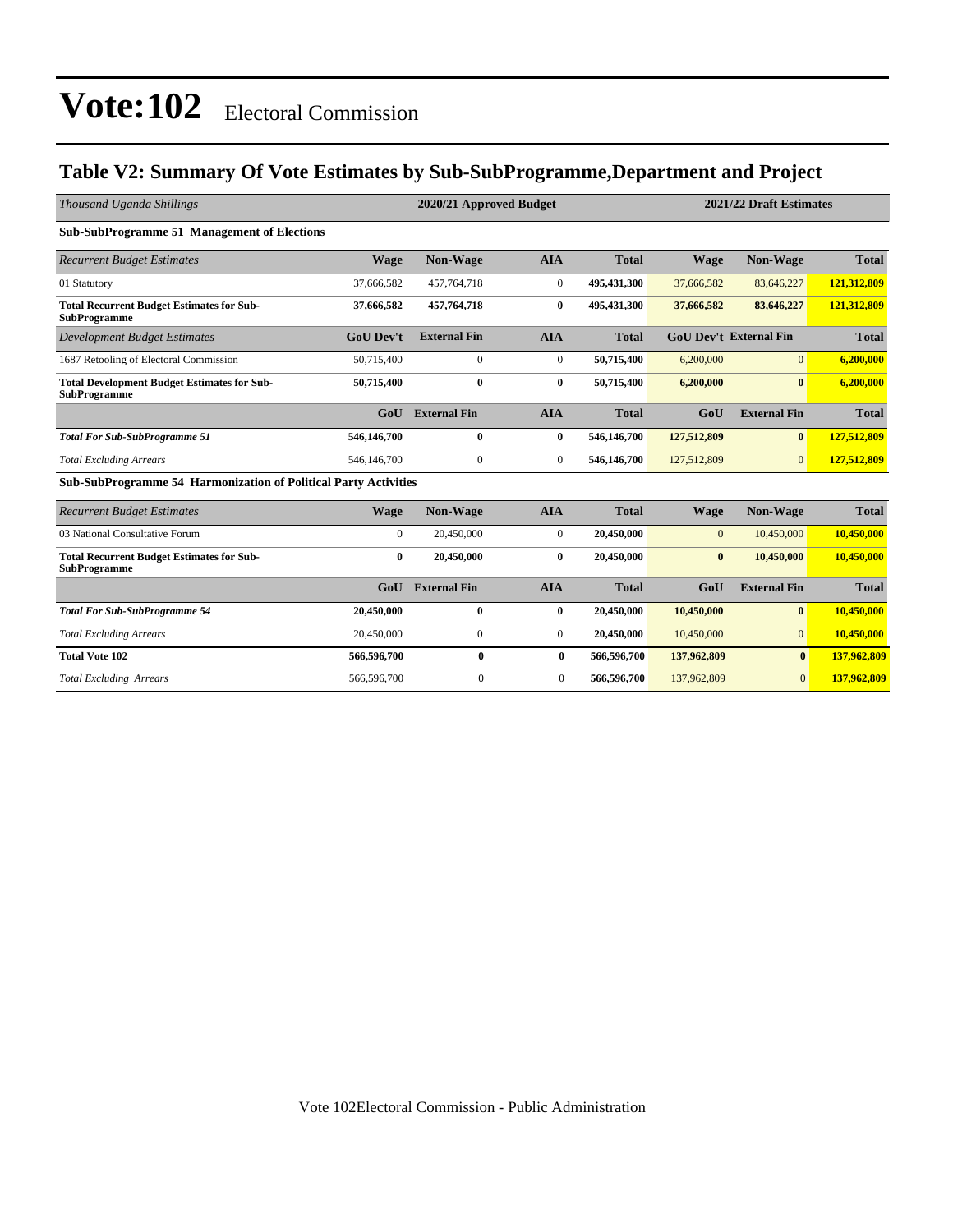### **Table V3: Summary Vote Estimates by Item**

| Thousand Uganda Shillings                                   |             | 2020/21 Approved Budget |                  |              | 2021/22 Draft Estimates |                     |                         |  |  |
|-------------------------------------------------------------|-------------|-------------------------|------------------|--------------|-------------------------|---------------------|-------------------------|--|--|
|                                                             | GoU         | <b>External Fin</b>     | AIA              | <b>Total</b> | GoU                     | <b>External Fin</b> | <b>Total</b>            |  |  |
| <b>Employees, Goods and Services (Outputs Provided)</b>     | 495,881,300 | $\bf{0}$                | $\bf{0}$         | 495,881,300  | 121,762,809             | $\bf{0}$            | 121,762,809             |  |  |
| 211103 Allowances (Inc. Casuals, Temporary)                 | 141,909,228 | $\bf{0}$                | $\bf{0}$         | 141,909,228  | 20,316,912              | $\bf{0}$            | 20,316,912              |  |  |
| 211104 Statutory salaries                                   | 37,666,582  | $\bf{0}$                | $\bf{0}$         | 37,666,582   | 37,666,582              | $\bf{0}$            | 37,666,582              |  |  |
| 212101 Social Security Contributions                        | 7,392,542   | $\bf{0}$                | 0                | 7,392,542    | 3,766,658               | $\bf{0}$            | 3,766,658               |  |  |
| 213001 Medical expenses (To employees)                      | 350,000     | $\bf{0}$                | $\bf{0}$         | 350,000      | 350,000                 | $\bf{0}$            | 350,000                 |  |  |
| 213003 Retrenchment costs                                   | 3,241,321   | $\bf{0}$                | $\bf{0}$         | 3,241,321    | $\bf{0}$                | $\bf{0}$            | $\bf{0}$                |  |  |
| 213004 Gratuity Expenses                                    | 2,082,103   | $\bf{0}$                | $\bf{0}$         | 2,082,103    | 9,157,792               | $\bf{0}$            | 9,157,792               |  |  |
| 221001 Advertising and Public Relations                     | 19,225,060  | $\bf{0}$                | $\bf{0}$         | 19,225,060   | 4,103,835               | $\bf{0}$            | 4,103,835               |  |  |
| 221002 Workshops and Seminars                               | 10,018,620  | $\bf{0}$                | $\bf{0}$         | 10,018,620   | 833,840                 | $\bf{0}$            | 833,840                 |  |  |
| 221003 Staff Training                                       | 183,777     | $\bf{0}$                | $\bf{0}$         | 183,777      | 183,777                 | $\bf{0}$            | 183,777                 |  |  |
| 221005 Hire of Venue (chairs, projector, etc)               | 1,300,850   | $\bf{0}$                | $\bf{0}$         | 1,300,850    | 240,000                 | $\bf{0}$            | 240,000                 |  |  |
| 221006 Commissions and related charges                      | 190,800     | $\bf{0}$                | 0                | 190,800      | 153,600                 | $\bf{0}$            | 153,600                 |  |  |
| 221007 Books, Periodicals & Newspapers                      | 100,000     | $\bf{0}$                | $\bf{0}$         | 100,000      | $\bf{0}$                | $\bf{0}$            | $\bf{0}$                |  |  |
| 221008 Computer supplies and Information Technology<br>(TT) | 1,796,868   | $\bf{0}$                | $\bf{0}$         | 1,796,868    | 437,100                 | $\bf{0}$            | 437,100                 |  |  |
| 221009 Welfare and Entertainment                            | 29,523,165  | $\bf{0}$                | $\boldsymbol{0}$ | 29,523,165   | 2,000,034               | $\bf{0}$            | 2,000,034               |  |  |
| 221011 Printing, Stationery, Photocopying and Binding       | 169,932,837 | $\bf{0}$                | $\bf{0}$         | 169,932,837  | 15,383,732              | $\bf{0}$            | 15,383,732              |  |  |
| 221012 Small Office Equipment                               | 185,961     | $\bf{0}$                | $\bf{0}$         | 185,961      | 173,350                 | $\bf{0}$            | 173,350                 |  |  |
| 221014 Bank Charges and other Bank related costs            | 153,600     | $\bf{0}$                | $\bf{0}$         | 153,600      | $\bf{0}$                | $\bf{0}$            | $\bf{0}$                |  |  |
| 221016 IFMS Recurrent costs                                 | 100,000     | $\bf{0}$                | $\bf{0}$         | 100,000      | 100,000                 | $\bf{0}$            | 100,000                 |  |  |
| 221017 Subscriptions                                        | 191,500     | $\bf{0}$                | 0                | 191,500      | 141,500                 | $\bf{0}$            | 141,500                 |  |  |
| 222001 Telecommunications                                   | 1,315,600   | $\bf{0}$                | $\bf{0}$         | 1,315,600    | 567,871                 | $\bf{0}$            | 567,871                 |  |  |
| 222002 Postage and Courier                                  | 1,200       | $\bf{0}$                | 0                | 1,200        | 1,200                   | $\bf{0}$            | 1,200                   |  |  |
| 222003 Information and communications technology<br>(ICT)   | 7,120,750   | $\bf{0}$                | 0                | 7,120,750    | $\bf{0}$                | $\bf{0}$            | $\overline{\mathbf{0}}$ |  |  |
| 223001 Property Expenses                                    | 145,000     | $\bf{0}$                | $\bf{0}$         | 145,000      | 145,000                 | $\bf{0}$            | 145,000                 |  |  |
| 223003 Rent – (Produced Assets) to private entities         | 4,363,000   | $\bf{0}$                | $\bf{0}$         | 4,363,000    | 5,319,604               | $\bf{0}$            | 5,319,604               |  |  |
| 223004 Guard and Security services                          | 2,616,900   | $\bf{0}$                | $\bf{0}$         | 2,616,900    | 1,249,600               | $\bf{0}$            | 1,249,600               |  |  |
| 223005 Electricity                                          | 325,200     | $\bf{0}$                | $\bf{0}$         | 325,200      | 325,200                 | $\bf{0}$            | 325,200                 |  |  |
| 223006 Water                                                | 165,600     | $\bf{0}$                | $\bf{0}$         | 165,600      | 165,600                 | $\bf{0}$            | 165,600                 |  |  |
| 223007 Other Utilities- (fuel, gas, firewood, charcoal)     | 400,000     | $\bf{0}$                | $\bf{0}$         | 400,000      | $\boldsymbol{0}$        | $\bf{0}$            | $\overline{\mathbf{0}}$ |  |  |
| 225001 Consultancy Services- Short term                     | 2,636,181   | $\bf{0}$                | $\bf{0}$         | 2,636,181    | 2,636,181               | $\bf{0}$            | 2,636,181               |  |  |
| 226002 Licenses                                             | 531,500     | $\bf{0}$                | $\bf{0}$         | 531,500      | 531,500                 | $\bf{0}$            | 531,500                 |  |  |
| 227001 Travel inland                                        | 7,192,606   | $\bf{0}$                | $\bf{0}$         | 7,192,606    | 1,891,270               | $\bf{0}$            | 1,891,270               |  |  |
| 227002 Travel abroad                                        | 1,661,234   | $\bf{0}$                | $\boldsymbol{0}$ | 1,661,234    | 63,544                  | $\bf{0}$            | 63,544                  |  |  |
| 227003 Carriage, Haulage, Freight and transport hire        | 11,856,950  | $\bf{0}$                | $\bf{0}$         | 11,856,950   | 572,000                 | $\bf{0}$            | 572,000                 |  |  |
| 227004 Fuel, Lubricants and Oils                            | 16,019,920  | $\bf{0}$                | $\bf{0}$         | 16,019,920   | 10,882,067              | $\bf{0}$            | 10,882,067              |  |  |
| 228002 Maintenance - Vehicles                               | 6,251,460   | $\bf{0}$                | $\bf{0}$         | 6,251,460    | 1,063,681               | $\bf{0}$            | 1,063,681               |  |  |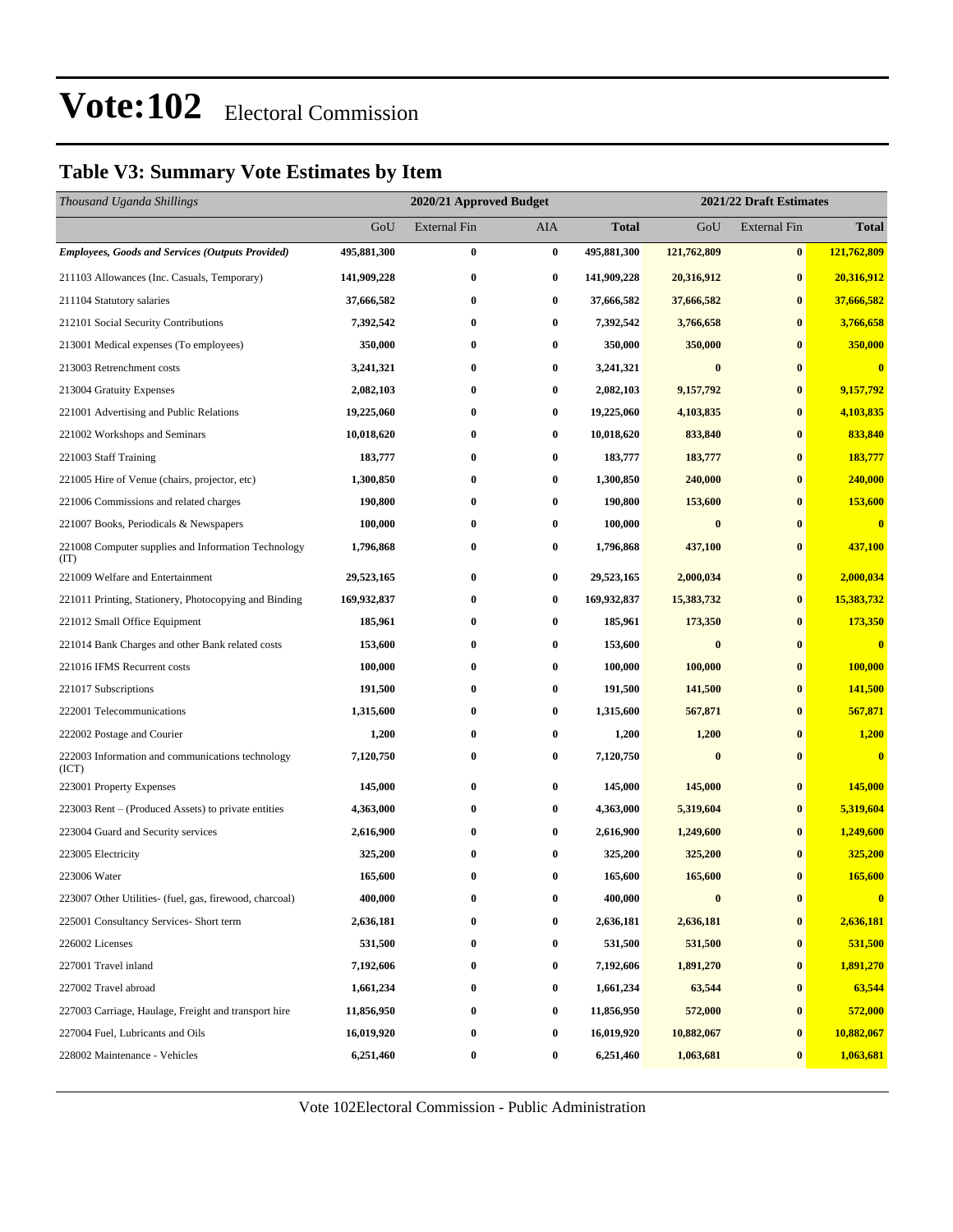| 228003 Maintenance – Machinery, Equipment $\&$<br>Furniture   | 3,708,037   | $\bf{0}$     | $\bf{0}$       | 3,708,037   | 945,750     | $\bf{0}$       | 945,750      |
|---------------------------------------------------------------|-------------|--------------|----------------|-------------|-------------|----------------|--------------|
| 228004 Maintenance – Other                                    | 3,830,950   | $\bf{0}$     | $\bf{0}$       | 3,830,950   | 199,629     | $\bf{0}$       | 199,629      |
| 273102 Incapacity, death benefits and funeral expenses        | 194,400     | $\bf{0}$     | $\bf{0}$       | 194,400     | 194,400     | $\bf{0}$       | 194,400      |
| <b>Grants, Transfers and Subsides (Outputs Funded)</b>        | 20,000,000  | $\bf{0}$     | $\bf{0}$       | 20,000,000  | 10,000,000  | $\bf{0}$       | 10,000,000   |
| 263104 Transfers to other govt. Units (Current)               | 20,000,000  | $\bf{0}$     | $\bf{0}$       | 20,000,000  | 10,000,000  | $\bf{0}$       | 10,000,000   |
| <b>Investment</b> (Capital Purchases)                         | 50,715,400  | $\bf{0}$     | $\bf{0}$       | 50,715,400  | 6,200,000   | $\bf{0}$       | 6,200,000    |
| 281504 Monitoring, Supervision & Appraisal of Capital<br>work | 1,205,300   | $\bf{0}$     | $\bf{0}$       | 1,205,300   | $\bf{0}$    | $\mathbf{0}$   | $\mathbf{0}$ |
| 312101 Non-Residential Buildings                              | 4,875,000   | $\bf{0}$     | $\bf{0}$       | 4,875,000   | 6,200,000   | $\bf{0}$       | 6,200,000    |
| 312201 Transport Equipment                                    | 26,117,500  | $\bf{0}$     | $\bf{0}$       | 26,117,500  | $\bf{0}$    | $\mathbf{0}$   | $\bf{0}$     |
| 312202 Machinery and Equipment                                | 18,517,600  | $\bf{0}$     | $\bf{0}$       | 18,517,600  | $\bf{0}$    | $\mathbf{0}$   | $\bf{0}$     |
| <b>Grand Total Vote 102</b>                                   | 566,596,700 | $\bf{0}$     | $\bf{0}$       | 566,596,700 | 137,962,809 | $\bf{0}$       | 137,962,809  |
| <b>Total Excluding Arrears</b>                                | 566,596,700 | $\mathbf{0}$ | $\overline{0}$ | 566,596,700 | 137,962,809 | $\overline{0}$ | 137,962,809  |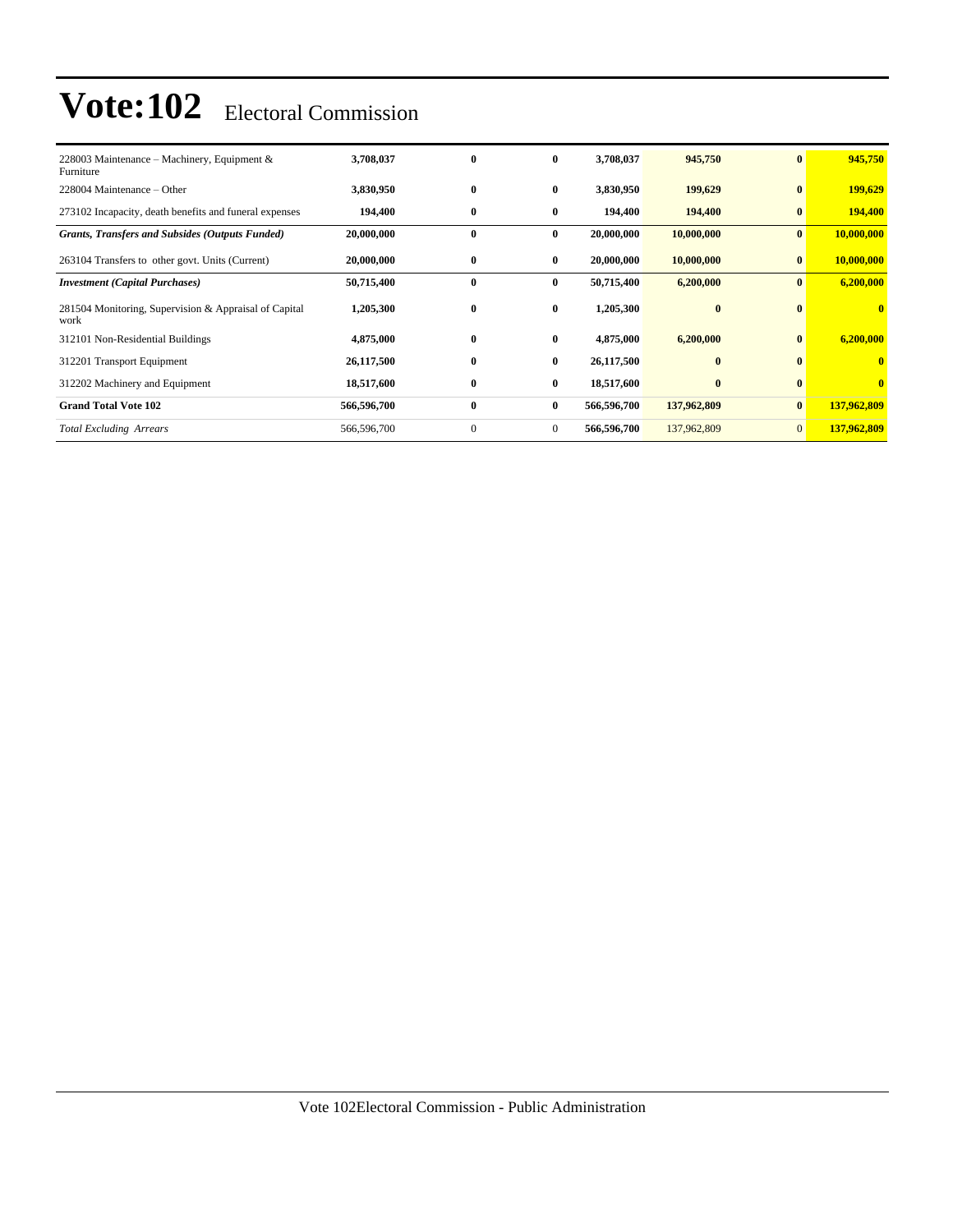### **Table V4: Detailed Estimates by Sub-SubProgramme, Department,Project and Output and Item**

#### *Sub-SubProgrammme 51 Management of Elections*

*Recurrent Budget Estimates*

### **Department 01 Statutory** *Thousand Uganda Shillings* **2020/21 Approved Budget 2021/22 Draft Estimates Outputs Provided** Wage Non Wage AIA **Total** Wage Non Wage **Total** *Budget Output 165101 Voter Education and Training* 211103 Allowances (Inc. Casuals, Temporary) 0 1,503,716 0 **1,503,716** 0 25,900 **25,900** 221001 Advertising and Public Relations 0 6,196,000 0 **6,196,000** 0 148,400 **148,400** 221002 Workshops and Seminars 0 2,111,321 0 **2,111,321** 0 0 **0** 221005 Hire of Venue (chairs, projector, etc) 0 27,000 0 **27,000** 0 0 **0** 221009 Welfare and Entertainment 0 7,145,191 0 **7,145,191** 0 0 **0** 221011 Printing, Stationery, Photocopying and Binding 0 1,332,817 0 **1,332,817** 0 115,900 **115,900** 221012 Small Office Equipment 0 12,200 0 **12,200** 0 9,200 **9,200** 227003 Carriage, Haulage, Freight and transport hire 0 925,000 0 **925,000** 0 0 **0** 227004 Fuel, Lubricants and Oils 0 581,850 0 **581,850** 0 12,600 **12,600** *Total Cost of Budget Output 01 0 19,835,095 0 19,835,095 0 312,000 312,000 Budget Output 165102 Financial and Administrative Support Services* 211103 Allowances (Inc. Casuals, Temporary) 0 6,263,258 0 **6,263,258** 0 6,263,258 **6,263,258**

| 211104 Statutory salaries                                | 37,666,582     | $\mathbf{0}$ | $\mathbf{0}$   | 37,666,582 | 37,666,582   | $\overline{0}$ | 37,666,582   |
|----------------------------------------------------------|----------------|--------------|----------------|------------|--------------|----------------|--------------|
| 212101 Social Security Contributions                     | $\mathbf{0}$   | 3,766,658    | $\overline{0}$ | 3,766,658  | $\mathbf{0}$ | 3,766,658      | 3,766,658    |
| 213001 Medical expenses (To employees)                   | $\Omega$       | 350,000      | $\overline{0}$ | 350,000    | $\mathbf{0}$ | 350,000        | 350,000      |
| 213003 Retrenchment costs                                | $\overline{0}$ | 3,241,321    | $\overline{0}$ | 3,241,321  | $\mathbf{0}$ | $\mathbf{0}$   | $\bf{0}$     |
| 213004 Gratuity Expenses                                 | $\overline{0}$ | 2,082,103    | $\overline{0}$ | 2,082,103  | $\mathbf{0}$ | 9,157,792      | 9,157,792    |
| 221001 Advertising and Public Relations                  | $\overline{0}$ | 1,023,160    | $\overline{0}$ | 1,023,160  | $\mathbf{0}$ | 1,023,160      | 1,023,160    |
| 221002 Workshops and Seminars                            | $\overline{0}$ | 655,764      | $\overline{0}$ | 655,764    | $\mathbf{0}$ | $\mathbf{0}$   | $\bf{0}$     |
| 221003 Staff Training                                    | $\overline{0}$ | 183,777      | $\overline{0}$ | 183,777    | $\mathbf{0}$ | 183,777        | 183,777      |
| 221006 Commissions and related charges                   | $\overline{0}$ | 50,000       | $\overline{0}$ | 50,000     | $\mathbf{0}$ | 153,600        | 153,600      |
| 221007 Books, Periodicals & Newspapers                   | $\overline{0}$ | 100,000      | $\overline{0}$ | 100,000    | $\mathbf{0}$ | $\mathbf{0}$   | $\bf{0}$     |
| 221008 Computer supplies and Information Technology (IT) | $\overline{0}$ | 437,100      | $\overline{0}$ | 437,100    | $\mathbf{0}$ | 437,100        | 437,100      |
| 221009 Welfare and Entertainment                         | $\overline{0}$ | 1,650,789    | $\overline{0}$ | 1,650,789  | $\mathbf{0}$ | 1,700,789      | 1,700,789    |
| 221011 Printing, Stationery, Photocopying and Binding    | $\Omega$       | 534,450      | $\overline{0}$ | 534,450    | $\mathbf{0}$ | 534,450        | 534,450      |
| 221012 Small Office Equipment                            | $\overline{0}$ | 154,510      | $\overline{0}$ | 154,510    | $\mathbf{0}$ | 154,510        | 154,510      |
| 221014 Bank Charges and other Bank related costs         | $\Omega$       | 153,600      | $\Omega$       | 153,600    | $\mathbf{0}$ | $\Omega$       | $\mathbf{0}$ |
| 221016 IFMS Recurrent costs                              | $\Omega$       | 100,000      | $\overline{0}$ | 100,000    | $\mathbf{0}$ | 100,000        | 100,000      |
| 221017 Subscriptions                                     | $\overline{0}$ | 191,500      | $\overline{0}$ | 191,500    | $\mathbf{0}$ | 141,500        | 141,500      |
| 222001 Telecommunications                                | $\overline{0}$ | 464,400      | $\overline{0}$ | 464,400    | $\mathbf{0}$ | 464,400        | 464,400      |
| 222002 Postage and Courier                               | $\mathbf{0}$   | 1,200        | $\mathbf{0}$   | 1,200      | $\mathbf{0}$ | 1,200          | 1,200        |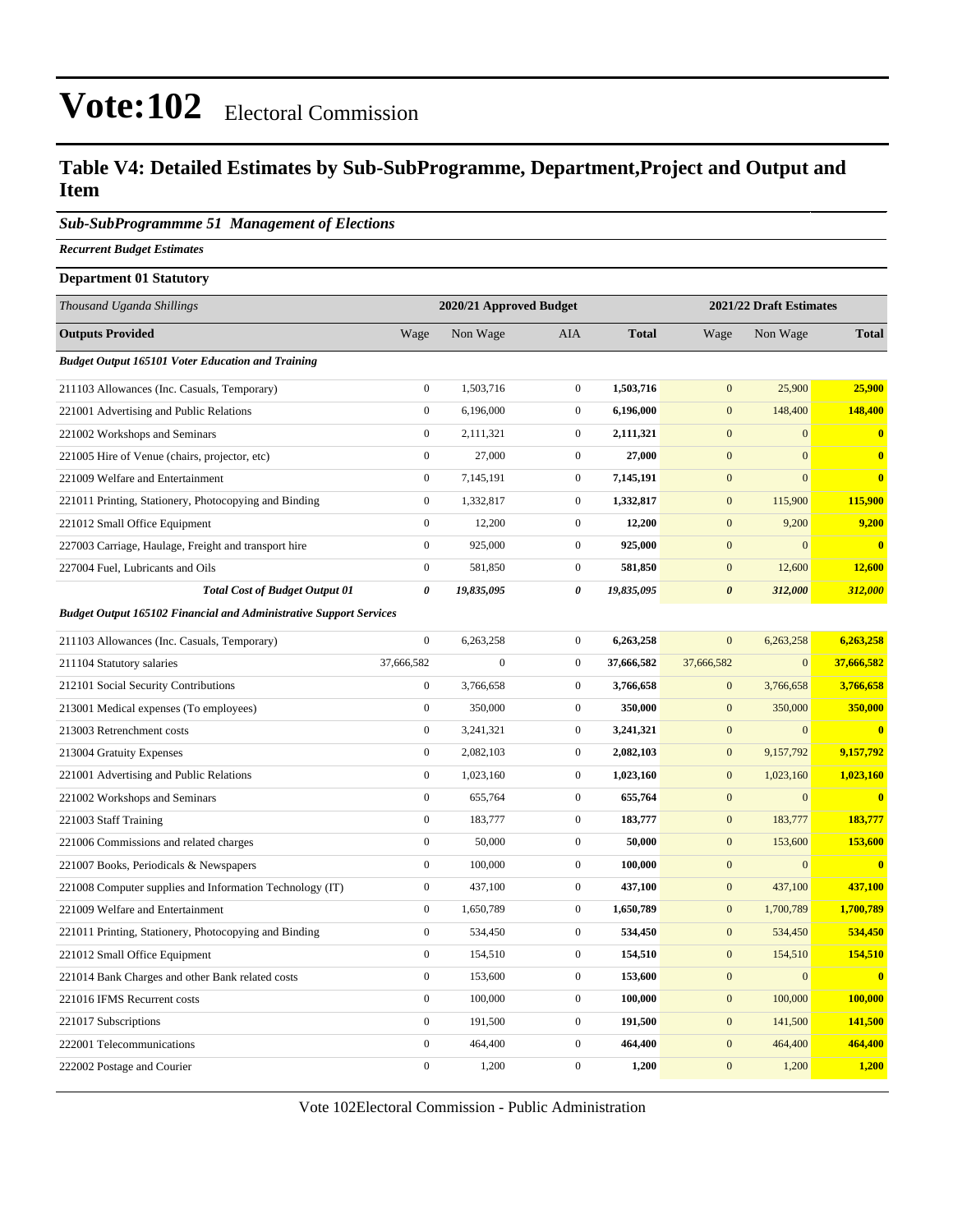| $\boldsymbol{0}$<br>4,303,000<br>$\mathbf{0}$<br>4,303,000<br>$\mathbf{0}$<br>5,259,604<br>5,259,604<br>223003 Rent – (Produced Assets) to private entities<br>1,095,600<br>223004 Guard and Security services<br>$\boldsymbol{0}$<br>1,095,600<br>$\mathbf{0}$<br>1,095,600<br>$\mathbf{0}$<br>1,095,600<br>$\mathbf{0}$<br>324,000<br>$\mathbf{0}$<br>324,000<br>$\mathbf{0}$<br>324,000<br>324,000<br>223005 Electricity<br>223006 Water<br>$\boldsymbol{0}$<br>165,000<br>$\mathbf{0}$<br>165,000<br>$\mathbf{0}$<br>165,000<br>165,000<br>$\boldsymbol{0}$<br>1,119,000<br>1,119,000<br>$\mathbf{0}$<br>1,119,000<br>$\mathbf{0}$<br>1,119,000<br>225001 Consultancy Services- Short term<br>$\boldsymbol{0}$<br>531,500<br>$\mathbf{0}$<br>531,500<br>$\mathbf{0}$<br>531,500<br>531,500<br>226002 Licenses<br>227001 Travel inland<br>$\boldsymbol{0}$<br>959,980<br>$\mathbf{0}$<br>959,980<br>$\mathbf{0}$<br>959,980<br>959,980<br>$\mathbf{0}$<br>4,867,919<br>$\mathbf{0}$<br>4,867,919<br>$\mathbf{0}$<br>4,867,919<br>4,867,919<br>227004 Fuel, Lubricants and Oils<br>880,460<br>$\boldsymbol{0}$<br>1,005,460<br>$\mathbf{0}$<br>1,005,460<br>$\mathbf{0}$<br>880,460<br>228002 Maintenance - Vehicles<br>945,750<br>228003 Maintenance - Machinery, Equipment & Furniture<br>$\boldsymbol{0}$<br>725,629<br>$\mathbf{0}$<br>725,629<br>$\mathbf{0}$<br>945,750<br>$\mathbf{0}$<br>199,750<br>$\mathbf{0}$<br>199,750<br>$\mathbf{0}$<br>199,629<br>199,629<br>228004 Maintenance – Other<br>194,400<br>$\boldsymbol{0}$<br>194,400<br>$\mathbf{0}$<br>194,400<br>$\boldsymbol{0}$<br>194,400<br>273102 Incapacity, death benefits and funeral expenses<br>37,666,582<br>37,039,828<br>0<br>74,706,410<br>37,666,582<br>41,120,037<br>78,786,619<br><b>Total Cost of Budget Output 02</b><br><b>Budget Output 165103 Voter Registeration and Conduct of General elections</b><br>13,120,304<br>$\boldsymbol{0}$<br>133,795,329<br>$\mathbf{0}$<br>133,795,329<br>$\mathbf{0}$<br>13,120,304<br>211103 Allowances (Inc. Casuals, Temporary)<br>$\mathbf{0}$<br>$\boldsymbol{0}$<br>3,625,883<br>$\mathbf{0}$<br>3,625,883<br>$\mathbf{0}$<br>$\bf{0}$<br>212101 Social Security Contributions<br>221001 Advertising and Public Relations<br>$\mathbf{0}$<br>11,794,900<br>$\mathbf{0}$<br>11,794,900<br>$\mathbf{0}$<br>2,313,275<br>2,313,275<br>593,840<br>221002 Workshops and Seminars<br>$\boldsymbol{0}$<br>7,075,485<br>$\mathbf{0}$<br>7,075,485<br>$\mathbf{0}$<br>593,840<br>$\mathbf{0}$<br>1,243,850<br>$\mathbf{0}$<br>1,243,850<br>$\mathbf{0}$<br>150,000<br>150,000<br>221005 Hire of Venue (chairs, projector, etc)<br>$\boldsymbol{0}$<br>140,800<br>$\mathbf{0}$<br>140,800<br>$\mathbf{0}$<br>$\mathbf{0}$<br>$\bf{0}$<br>221006 Commissions and related charges<br>$\overline{0}$<br>$\boldsymbol{0}$<br>1,359,768<br>$\mathbf{0}$<br>1,359,768<br>$\mathbf{0}$<br>$\bf{0}$<br>221008 Computer supplies and Information Technology (IT)<br>221009 Welfare and Entertainment<br>$\mathbf{0}$<br>20,703,585<br>$\mathbf{0}$<br>20,703,585<br>$\mathbf{0}$<br>230,245<br>230,245<br>221011 Printing, Stationery, Photocopying and Binding<br>$\boldsymbol{0}$<br>167,937,662<br>$\mathbf{0}$<br>167,937,662<br>$\mathbf{0}$<br>14,368,386<br>14,368,386<br>$\boldsymbol{0}$<br>851,200<br>$\mathbf{0}$<br>851,200<br>$\mathbf{0}$<br>83,471<br>83,471<br>222001 Telecommunications<br>$\boldsymbol{0}$<br>7,120,750<br>$\mathbf{0}$<br>7,120,750<br>$\mathbf{0}$<br>$\mathbf{0}$<br>$\bf{0}$<br>222003 Information and communications technology (ICT)<br>$\boldsymbol{0}$<br>148,000<br>148,000<br>223004 Guard and Security services<br>$\mathbf{0}$<br>$\mathbf{0}$<br>1,515,300<br>1,515,300<br>223007 Other Utilities- (fuel, gas, firewood, charcoal)<br>$\boldsymbol{0}$<br>400,000<br>$\mathbf{0}$<br>400,000<br>$\mathbf{0}$<br>$\mathbf{0}$<br>$\bf{0}$<br>1,517,181<br>225001 Consultancy Services- Short term<br>$\boldsymbol{0}$<br>1,517,181<br>$\mathbf{0}$<br>$\mathbf{0}$<br>1,517,181<br>1,517,181<br>$\mathbf{0}$<br>6,086,336<br>$\mathbf{0}$<br>6,086,336<br>$\mathbf{0}$<br>595,000<br>595,000<br>227001 Travel inland<br>$\mathbf{0}$<br>1,590,940<br>$\overline{0}$<br>1,590,940<br>$\boldsymbol{0}$<br>$\mathbf{0}$<br>$\mathbf{0}$<br>227002 Travel abroad<br>$\boldsymbol{0}$<br>10,931,950<br>$\boldsymbol{0}$<br>10,931,950<br>572,000<br>227003 Carriage, Haulage, Freight and transport hire<br>$\mathbf{0}$<br>572,000<br>10,339,268<br>10,339,268<br>$\boldsymbol{0}$<br>$\boldsymbol{0}$<br>$\boldsymbol{0}$<br>5,339,268<br>5,339,268<br>227004 Fuel, Lubricants and Oils<br>$\boldsymbol{0}$<br>5,246,000<br>$\boldsymbol{0}$<br>5,246,000<br>$\mathbf{0}$<br>183,221<br>183,221<br>228002 Maintenance - Vehicles<br>$\boldsymbol{0}$<br>$\boldsymbol{0}$<br>2,982,408<br>$\boldsymbol{0}$<br>2,982,408<br>$\bf{0}$<br>$\bf{0}$<br>228003 Maintenance – Machinery, Equipment & Furniture<br>228004 Maintenance - Other<br>$\boldsymbol{0}$<br>3,631,200<br>$\boldsymbol{0}$<br>3,631,200<br>$\mathbf{0}$<br>$\mathbf{0}$<br>$\bf{0}$<br>39,214,190<br>$\boldsymbol{\theta}$<br><b>Total Cost of Budget Output 03</b><br>0<br>399,889,795<br>0<br>399,889,795<br>39,214,190<br><b>Budget Output 165105 Conduct of By-elections</b><br>$\boldsymbol{0}$<br>$\boldsymbol{0}$<br>230,000<br>230,000<br>$\mathbf{0}$<br>670,000<br>670,000<br>211103 Allowances (Inc. Casuals, Temporary)<br>221001 Advertising and Public Relations<br>$\boldsymbol{0}$<br>200,000<br>$\mathbf{0}$<br>200,000<br>$\mathbf{0}$<br>600,000<br>600,000<br>$\boldsymbol{0}$<br>$\boldsymbol{0}$<br>80,000<br>80,000<br>$\mathbf{0}$<br>240,000<br>240,000<br>221002 Workshops and Seminars | 223001 Property Expenses | $\boldsymbol{0}$ | 145,000 | $\mathbf{0}$ | 145,000 | $\mathbf{0}$ | 145,000 | 145,000 |
|-----------------------------------------------------------------------------------------------------------------------------------------------------------------------------------------------------------------------------------------------------------------------------------------------------------------------------------------------------------------------------------------------------------------------------------------------------------------------------------------------------------------------------------------------------------------------------------------------------------------------------------------------------------------------------------------------------------------------------------------------------------------------------------------------------------------------------------------------------------------------------------------------------------------------------------------------------------------------------------------------------------------------------------------------------------------------------------------------------------------------------------------------------------------------------------------------------------------------------------------------------------------------------------------------------------------------------------------------------------------------------------------------------------------------------------------------------------------------------------------------------------------------------------------------------------------------------------------------------------------------------------------------------------------------------------------------------------------------------------------------------------------------------------------------------------------------------------------------------------------------------------------------------------------------------------------------------------------------------------------------------------------------------------------------------------------------------------------------------------------------------------------------------------------------------------------------------------------------------------------------------------------------------------------------------------------------------------------------------------------------------------------------------------------------------------------------------------------------------------------------------------------------------------------------------------------------------------------------------------------------------------------------------------------------------------------------------------------------------------------------------------------------------------------------------------------------------------------------------------------------------------------------------------------------------------------------------------------------------------------------------------------------------------------------------------------------------------------------------------------------------------------------------------------------------------------------------------------------------------------------------------------------------------------------------------------------------------------------------------------------------------------------------------------------------------------------------------------------------------------------------------------------------------------------------------------------------------------------------------------------------------------------------------------------------------------------------------------------------------------------------------------------------------------------------------------------------------------------------------------------------------------------------------------------------------------------------------------------------------------------------------------------------------------------------------------------------------------------------------------------------------------------------------------------------------------------------------------------------------------------------------------------------------------------------------------------------------------------------------------------------------------------------------------------------------------------------------------------------------------------------------------------------------------------------------------------------------------------------------------------------------------------------------------------------------------------------------------------------------------------------------------------------------------------------------------------------------------------------------------------------------------------------------------------------------------------------------------------------------------------------------------------------------------------------------------------------------------------------------------------------------------------------------------------------------------------------------------------------------------------------------------------------------------------------------------------------------------------------------------------------------------------------------------------------------------------------------------------------------------------------------------------------------------------------------------------------------------------------------------------------------------------------------------------------------------------------------------------------------------|--------------------------|------------------|---------|--------------|---------|--------------|---------|---------|
|                                                                                                                                                                                                                                                                                                                                                                                                                                                                                                                                                                                                                                                                                                                                                                                                                                                                                                                                                                                                                                                                                                                                                                                                                                                                                                                                                                                                                                                                                                                                                                                                                                                                                                                                                                                                                                                                                                                                                                                                                                                                                                                                                                                                                                                                                                                                                                                                                                                                                                                                                                                                                                                                                                                                                                                                                                                                                                                                                                                                                                                                                                                                                                                                                                                                                                                                                                                                                                                                                                                                                                                                                                                                                                                                                                                                                                                                                                                                                                                                                                                                                                                                                                                                                                                                                                                                                                                                                                                                                                                                                                                                                                                                                                                                                                                                                                                                                                                                                                                                                                                                                                                                                                                                                                                                                                                                                                                                                                                                                                                                                                                                                                                                                                                                         |                          |                  |         |              |         |              |         |         |
|                                                                                                                                                                                                                                                                                                                                                                                                                                                                                                                                                                                                                                                                                                                                                                                                                                                                                                                                                                                                                                                                                                                                                                                                                                                                                                                                                                                                                                                                                                                                                                                                                                                                                                                                                                                                                                                                                                                                                                                                                                                                                                                                                                                                                                                                                                                                                                                                                                                                                                                                                                                                                                                                                                                                                                                                                                                                                                                                                                                                                                                                                                                                                                                                                                                                                                                                                                                                                                                                                                                                                                                                                                                                                                                                                                                                                                                                                                                                                                                                                                                                                                                                                                                                                                                                                                                                                                                                                                                                                                                                                                                                                                                                                                                                                                                                                                                                                                                                                                                                                                                                                                                                                                                                                                                                                                                                                                                                                                                                                                                                                                                                                                                                                                                                         |                          |                  |         |              |         |              |         |         |
|                                                                                                                                                                                                                                                                                                                                                                                                                                                                                                                                                                                                                                                                                                                                                                                                                                                                                                                                                                                                                                                                                                                                                                                                                                                                                                                                                                                                                                                                                                                                                                                                                                                                                                                                                                                                                                                                                                                                                                                                                                                                                                                                                                                                                                                                                                                                                                                                                                                                                                                                                                                                                                                                                                                                                                                                                                                                                                                                                                                                                                                                                                                                                                                                                                                                                                                                                                                                                                                                                                                                                                                                                                                                                                                                                                                                                                                                                                                                                                                                                                                                                                                                                                                                                                                                                                                                                                                                                                                                                                                                                                                                                                                                                                                                                                                                                                                                                                                                                                                                                                                                                                                                                                                                                                                                                                                                                                                                                                                                                                                                                                                                                                                                                                                                         |                          |                  |         |              |         |              |         |         |
|                                                                                                                                                                                                                                                                                                                                                                                                                                                                                                                                                                                                                                                                                                                                                                                                                                                                                                                                                                                                                                                                                                                                                                                                                                                                                                                                                                                                                                                                                                                                                                                                                                                                                                                                                                                                                                                                                                                                                                                                                                                                                                                                                                                                                                                                                                                                                                                                                                                                                                                                                                                                                                                                                                                                                                                                                                                                                                                                                                                                                                                                                                                                                                                                                                                                                                                                                                                                                                                                                                                                                                                                                                                                                                                                                                                                                                                                                                                                                                                                                                                                                                                                                                                                                                                                                                                                                                                                                                                                                                                                                                                                                                                                                                                                                                                                                                                                                                                                                                                                                                                                                                                                                                                                                                                                                                                                                                                                                                                                                                                                                                                                                                                                                                                                         |                          |                  |         |              |         |              |         |         |
|                                                                                                                                                                                                                                                                                                                                                                                                                                                                                                                                                                                                                                                                                                                                                                                                                                                                                                                                                                                                                                                                                                                                                                                                                                                                                                                                                                                                                                                                                                                                                                                                                                                                                                                                                                                                                                                                                                                                                                                                                                                                                                                                                                                                                                                                                                                                                                                                                                                                                                                                                                                                                                                                                                                                                                                                                                                                                                                                                                                                                                                                                                                                                                                                                                                                                                                                                                                                                                                                                                                                                                                                                                                                                                                                                                                                                                                                                                                                                                                                                                                                                                                                                                                                                                                                                                                                                                                                                                                                                                                                                                                                                                                                                                                                                                                                                                                                                                                                                                                                                                                                                                                                                                                                                                                                                                                                                                                                                                                                                                                                                                                                                                                                                                                                         |                          |                  |         |              |         |              |         |         |
|                                                                                                                                                                                                                                                                                                                                                                                                                                                                                                                                                                                                                                                                                                                                                                                                                                                                                                                                                                                                                                                                                                                                                                                                                                                                                                                                                                                                                                                                                                                                                                                                                                                                                                                                                                                                                                                                                                                                                                                                                                                                                                                                                                                                                                                                                                                                                                                                                                                                                                                                                                                                                                                                                                                                                                                                                                                                                                                                                                                                                                                                                                                                                                                                                                                                                                                                                                                                                                                                                                                                                                                                                                                                                                                                                                                                                                                                                                                                                                                                                                                                                                                                                                                                                                                                                                                                                                                                                                                                                                                                                                                                                                                                                                                                                                                                                                                                                                                                                                                                                                                                                                                                                                                                                                                                                                                                                                                                                                                                                                                                                                                                                                                                                                                                         |                          |                  |         |              |         |              |         |         |
|                                                                                                                                                                                                                                                                                                                                                                                                                                                                                                                                                                                                                                                                                                                                                                                                                                                                                                                                                                                                                                                                                                                                                                                                                                                                                                                                                                                                                                                                                                                                                                                                                                                                                                                                                                                                                                                                                                                                                                                                                                                                                                                                                                                                                                                                                                                                                                                                                                                                                                                                                                                                                                                                                                                                                                                                                                                                                                                                                                                                                                                                                                                                                                                                                                                                                                                                                                                                                                                                                                                                                                                                                                                                                                                                                                                                                                                                                                                                                                                                                                                                                                                                                                                                                                                                                                                                                                                                                                                                                                                                                                                                                                                                                                                                                                                                                                                                                                                                                                                                                                                                                                                                                                                                                                                                                                                                                                                                                                                                                                                                                                                                                                                                                                                                         |                          |                  |         |              |         |              |         |         |
|                                                                                                                                                                                                                                                                                                                                                                                                                                                                                                                                                                                                                                                                                                                                                                                                                                                                                                                                                                                                                                                                                                                                                                                                                                                                                                                                                                                                                                                                                                                                                                                                                                                                                                                                                                                                                                                                                                                                                                                                                                                                                                                                                                                                                                                                                                                                                                                                                                                                                                                                                                                                                                                                                                                                                                                                                                                                                                                                                                                                                                                                                                                                                                                                                                                                                                                                                                                                                                                                                                                                                                                                                                                                                                                                                                                                                                                                                                                                                                                                                                                                                                                                                                                                                                                                                                                                                                                                                                                                                                                                                                                                                                                                                                                                                                                                                                                                                                                                                                                                                                                                                                                                                                                                                                                                                                                                                                                                                                                                                                                                                                                                                                                                                                                                         |                          |                  |         |              |         |              |         |         |
|                                                                                                                                                                                                                                                                                                                                                                                                                                                                                                                                                                                                                                                                                                                                                                                                                                                                                                                                                                                                                                                                                                                                                                                                                                                                                                                                                                                                                                                                                                                                                                                                                                                                                                                                                                                                                                                                                                                                                                                                                                                                                                                                                                                                                                                                                                                                                                                                                                                                                                                                                                                                                                                                                                                                                                                                                                                                                                                                                                                                                                                                                                                                                                                                                                                                                                                                                                                                                                                                                                                                                                                                                                                                                                                                                                                                                                                                                                                                                                                                                                                                                                                                                                                                                                                                                                                                                                                                                                                                                                                                                                                                                                                                                                                                                                                                                                                                                                                                                                                                                                                                                                                                                                                                                                                                                                                                                                                                                                                                                                                                                                                                                                                                                                                                         |                          |                  |         |              |         |              |         |         |
|                                                                                                                                                                                                                                                                                                                                                                                                                                                                                                                                                                                                                                                                                                                                                                                                                                                                                                                                                                                                                                                                                                                                                                                                                                                                                                                                                                                                                                                                                                                                                                                                                                                                                                                                                                                                                                                                                                                                                                                                                                                                                                                                                                                                                                                                                                                                                                                                                                                                                                                                                                                                                                                                                                                                                                                                                                                                                                                                                                                                                                                                                                                                                                                                                                                                                                                                                                                                                                                                                                                                                                                                                                                                                                                                                                                                                                                                                                                                                                                                                                                                                                                                                                                                                                                                                                                                                                                                                                                                                                                                                                                                                                                                                                                                                                                                                                                                                                                                                                                                                                                                                                                                                                                                                                                                                                                                                                                                                                                                                                                                                                                                                                                                                                                                         |                          |                  |         |              |         |              |         |         |
|                                                                                                                                                                                                                                                                                                                                                                                                                                                                                                                                                                                                                                                                                                                                                                                                                                                                                                                                                                                                                                                                                                                                                                                                                                                                                                                                                                                                                                                                                                                                                                                                                                                                                                                                                                                                                                                                                                                                                                                                                                                                                                                                                                                                                                                                                                                                                                                                                                                                                                                                                                                                                                                                                                                                                                                                                                                                                                                                                                                                                                                                                                                                                                                                                                                                                                                                                                                                                                                                                                                                                                                                                                                                                                                                                                                                                                                                                                                                                                                                                                                                                                                                                                                                                                                                                                                                                                                                                                                                                                                                                                                                                                                                                                                                                                                                                                                                                                                                                                                                                                                                                                                                                                                                                                                                                                                                                                                                                                                                                                                                                                                                                                                                                                                                         |                          |                  |         |              |         |              |         |         |
|                                                                                                                                                                                                                                                                                                                                                                                                                                                                                                                                                                                                                                                                                                                                                                                                                                                                                                                                                                                                                                                                                                                                                                                                                                                                                                                                                                                                                                                                                                                                                                                                                                                                                                                                                                                                                                                                                                                                                                                                                                                                                                                                                                                                                                                                                                                                                                                                                                                                                                                                                                                                                                                                                                                                                                                                                                                                                                                                                                                                                                                                                                                                                                                                                                                                                                                                                                                                                                                                                                                                                                                                                                                                                                                                                                                                                                                                                                                                                                                                                                                                                                                                                                                                                                                                                                                                                                                                                                                                                                                                                                                                                                                                                                                                                                                                                                                                                                                                                                                                                                                                                                                                                                                                                                                                                                                                                                                                                                                                                                                                                                                                                                                                                                                                         |                          |                  |         |              |         |              |         |         |
|                                                                                                                                                                                                                                                                                                                                                                                                                                                                                                                                                                                                                                                                                                                                                                                                                                                                                                                                                                                                                                                                                                                                                                                                                                                                                                                                                                                                                                                                                                                                                                                                                                                                                                                                                                                                                                                                                                                                                                                                                                                                                                                                                                                                                                                                                                                                                                                                                                                                                                                                                                                                                                                                                                                                                                                                                                                                                                                                                                                                                                                                                                                                                                                                                                                                                                                                                                                                                                                                                                                                                                                                                                                                                                                                                                                                                                                                                                                                                                                                                                                                                                                                                                                                                                                                                                                                                                                                                                                                                                                                                                                                                                                                                                                                                                                                                                                                                                                                                                                                                                                                                                                                                                                                                                                                                                                                                                                                                                                                                                                                                                                                                                                                                                                                         |                          |                  |         |              |         |              |         |         |
|                                                                                                                                                                                                                                                                                                                                                                                                                                                                                                                                                                                                                                                                                                                                                                                                                                                                                                                                                                                                                                                                                                                                                                                                                                                                                                                                                                                                                                                                                                                                                                                                                                                                                                                                                                                                                                                                                                                                                                                                                                                                                                                                                                                                                                                                                                                                                                                                                                                                                                                                                                                                                                                                                                                                                                                                                                                                                                                                                                                                                                                                                                                                                                                                                                                                                                                                                                                                                                                                                                                                                                                                                                                                                                                                                                                                                                                                                                                                                                                                                                                                                                                                                                                                                                                                                                                                                                                                                                                                                                                                                                                                                                                                                                                                                                                                                                                                                                                                                                                                                                                                                                                                                                                                                                                                                                                                                                                                                                                                                                                                                                                                                                                                                                                                         |                          |                  |         |              |         |              |         |         |
|                                                                                                                                                                                                                                                                                                                                                                                                                                                                                                                                                                                                                                                                                                                                                                                                                                                                                                                                                                                                                                                                                                                                                                                                                                                                                                                                                                                                                                                                                                                                                                                                                                                                                                                                                                                                                                                                                                                                                                                                                                                                                                                                                                                                                                                                                                                                                                                                                                                                                                                                                                                                                                                                                                                                                                                                                                                                                                                                                                                                                                                                                                                                                                                                                                                                                                                                                                                                                                                                                                                                                                                                                                                                                                                                                                                                                                                                                                                                                                                                                                                                                                                                                                                                                                                                                                                                                                                                                                                                                                                                                                                                                                                                                                                                                                                                                                                                                                                                                                                                                                                                                                                                                                                                                                                                                                                                                                                                                                                                                                                                                                                                                                                                                                                                         |                          |                  |         |              |         |              |         |         |
|                                                                                                                                                                                                                                                                                                                                                                                                                                                                                                                                                                                                                                                                                                                                                                                                                                                                                                                                                                                                                                                                                                                                                                                                                                                                                                                                                                                                                                                                                                                                                                                                                                                                                                                                                                                                                                                                                                                                                                                                                                                                                                                                                                                                                                                                                                                                                                                                                                                                                                                                                                                                                                                                                                                                                                                                                                                                                                                                                                                                                                                                                                                                                                                                                                                                                                                                                                                                                                                                                                                                                                                                                                                                                                                                                                                                                                                                                                                                                                                                                                                                                                                                                                                                                                                                                                                                                                                                                                                                                                                                                                                                                                                                                                                                                                                                                                                                                                                                                                                                                                                                                                                                                                                                                                                                                                                                                                                                                                                                                                                                                                                                                                                                                                                                         |                          |                  |         |              |         |              |         |         |
|                                                                                                                                                                                                                                                                                                                                                                                                                                                                                                                                                                                                                                                                                                                                                                                                                                                                                                                                                                                                                                                                                                                                                                                                                                                                                                                                                                                                                                                                                                                                                                                                                                                                                                                                                                                                                                                                                                                                                                                                                                                                                                                                                                                                                                                                                                                                                                                                                                                                                                                                                                                                                                                                                                                                                                                                                                                                                                                                                                                                                                                                                                                                                                                                                                                                                                                                                                                                                                                                                                                                                                                                                                                                                                                                                                                                                                                                                                                                                                                                                                                                                                                                                                                                                                                                                                                                                                                                                                                                                                                                                                                                                                                                                                                                                                                                                                                                                                                                                                                                                                                                                                                                                                                                                                                                                                                                                                                                                                                                                                                                                                                                                                                                                                                                         |                          |                  |         |              |         |              |         |         |
|                                                                                                                                                                                                                                                                                                                                                                                                                                                                                                                                                                                                                                                                                                                                                                                                                                                                                                                                                                                                                                                                                                                                                                                                                                                                                                                                                                                                                                                                                                                                                                                                                                                                                                                                                                                                                                                                                                                                                                                                                                                                                                                                                                                                                                                                                                                                                                                                                                                                                                                                                                                                                                                                                                                                                                                                                                                                                                                                                                                                                                                                                                                                                                                                                                                                                                                                                                                                                                                                                                                                                                                                                                                                                                                                                                                                                                                                                                                                                                                                                                                                                                                                                                                                                                                                                                                                                                                                                                                                                                                                                                                                                                                                                                                                                                                                                                                                                                                                                                                                                                                                                                                                                                                                                                                                                                                                                                                                                                                                                                                                                                                                                                                                                                                                         |                          |                  |         |              |         |              |         |         |
|                                                                                                                                                                                                                                                                                                                                                                                                                                                                                                                                                                                                                                                                                                                                                                                                                                                                                                                                                                                                                                                                                                                                                                                                                                                                                                                                                                                                                                                                                                                                                                                                                                                                                                                                                                                                                                                                                                                                                                                                                                                                                                                                                                                                                                                                                                                                                                                                                                                                                                                                                                                                                                                                                                                                                                                                                                                                                                                                                                                                                                                                                                                                                                                                                                                                                                                                                                                                                                                                                                                                                                                                                                                                                                                                                                                                                                                                                                                                                                                                                                                                                                                                                                                                                                                                                                                                                                                                                                                                                                                                                                                                                                                                                                                                                                                                                                                                                                                                                                                                                                                                                                                                                                                                                                                                                                                                                                                                                                                                                                                                                                                                                                                                                                                                         |                          |                  |         |              |         |              |         |         |
|                                                                                                                                                                                                                                                                                                                                                                                                                                                                                                                                                                                                                                                                                                                                                                                                                                                                                                                                                                                                                                                                                                                                                                                                                                                                                                                                                                                                                                                                                                                                                                                                                                                                                                                                                                                                                                                                                                                                                                                                                                                                                                                                                                                                                                                                                                                                                                                                                                                                                                                                                                                                                                                                                                                                                                                                                                                                                                                                                                                                                                                                                                                                                                                                                                                                                                                                                                                                                                                                                                                                                                                                                                                                                                                                                                                                                                                                                                                                                                                                                                                                                                                                                                                                                                                                                                                                                                                                                                                                                                                                                                                                                                                                                                                                                                                                                                                                                                                                                                                                                                                                                                                                                                                                                                                                                                                                                                                                                                                                                                                                                                                                                                                                                                                                         |                          |                  |         |              |         |              |         |         |
|                                                                                                                                                                                                                                                                                                                                                                                                                                                                                                                                                                                                                                                                                                                                                                                                                                                                                                                                                                                                                                                                                                                                                                                                                                                                                                                                                                                                                                                                                                                                                                                                                                                                                                                                                                                                                                                                                                                                                                                                                                                                                                                                                                                                                                                                                                                                                                                                                                                                                                                                                                                                                                                                                                                                                                                                                                                                                                                                                                                                                                                                                                                                                                                                                                                                                                                                                                                                                                                                                                                                                                                                                                                                                                                                                                                                                                                                                                                                                                                                                                                                                                                                                                                                                                                                                                                                                                                                                                                                                                                                                                                                                                                                                                                                                                                                                                                                                                                                                                                                                                                                                                                                                                                                                                                                                                                                                                                                                                                                                                                                                                                                                                                                                                                                         |                          |                  |         |              |         |              |         |         |
|                                                                                                                                                                                                                                                                                                                                                                                                                                                                                                                                                                                                                                                                                                                                                                                                                                                                                                                                                                                                                                                                                                                                                                                                                                                                                                                                                                                                                                                                                                                                                                                                                                                                                                                                                                                                                                                                                                                                                                                                                                                                                                                                                                                                                                                                                                                                                                                                                                                                                                                                                                                                                                                                                                                                                                                                                                                                                                                                                                                                                                                                                                                                                                                                                                                                                                                                                                                                                                                                                                                                                                                                                                                                                                                                                                                                                                                                                                                                                                                                                                                                                                                                                                                                                                                                                                                                                                                                                                                                                                                                                                                                                                                                                                                                                                                                                                                                                                                                                                                                                                                                                                                                                                                                                                                                                                                                                                                                                                                                                                                                                                                                                                                                                                                                         |                          |                  |         |              |         |              |         |         |
|                                                                                                                                                                                                                                                                                                                                                                                                                                                                                                                                                                                                                                                                                                                                                                                                                                                                                                                                                                                                                                                                                                                                                                                                                                                                                                                                                                                                                                                                                                                                                                                                                                                                                                                                                                                                                                                                                                                                                                                                                                                                                                                                                                                                                                                                                                                                                                                                                                                                                                                                                                                                                                                                                                                                                                                                                                                                                                                                                                                                                                                                                                                                                                                                                                                                                                                                                                                                                                                                                                                                                                                                                                                                                                                                                                                                                                                                                                                                                                                                                                                                                                                                                                                                                                                                                                                                                                                                                                                                                                                                                                                                                                                                                                                                                                                                                                                                                                                                                                                                                                                                                                                                                                                                                                                                                                                                                                                                                                                                                                                                                                                                                                                                                                                                         |                          |                  |         |              |         |              |         |         |
|                                                                                                                                                                                                                                                                                                                                                                                                                                                                                                                                                                                                                                                                                                                                                                                                                                                                                                                                                                                                                                                                                                                                                                                                                                                                                                                                                                                                                                                                                                                                                                                                                                                                                                                                                                                                                                                                                                                                                                                                                                                                                                                                                                                                                                                                                                                                                                                                                                                                                                                                                                                                                                                                                                                                                                                                                                                                                                                                                                                                                                                                                                                                                                                                                                                                                                                                                                                                                                                                                                                                                                                                                                                                                                                                                                                                                                                                                                                                                                                                                                                                                                                                                                                                                                                                                                                                                                                                                                                                                                                                                                                                                                                                                                                                                                                                                                                                                                                                                                                                                                                                                                                                                                                                                                                                                                                                                                                                                                                                                                                                                                                                                                                                                                                                         |                          |                  |         |              |         |              |         |         |
|                                                                                                                                                                                                                                                                                                                                                                                                                                                                                                                                                                                                                                                                                                                                                                                                                                                                                                                                                                                                                                                                                                                                                                                                                                                                                                                                                                                                                                                                                                                                                                                                                                                                                                                                                                                                                                                                                                                                                                                                                                                                                                                                                                                                                                                                                                                                                                                                                                                                                                                                                                                                                                                                                                                                                                                                                                                                                                                                                                                                                                                                                                                                                                                                                                                                                                                                                                                                                                                                                                                                                                                                                                                                                                                                                                                                                                                                                                                                                                                                                                                                                                                                                                                                                                                                                                                                                                                                                                                                                                                                                                                                                                                                                                                                                                                                                                                                                                                                                                                                                                                                                                                                                                                                                                                                                                                                                                                                                                                                                                                                                                                                                                                                                                                                         |                          |                  |         |              |         |              |         |         |
|                                                                                                                                                                                                                                                                                                                                                                                                                                                                                                                                                                                                                                                                                                                                                                                                                                                                                                                                                                                                                                                                                                                                                                                                                                                                                                                                                                                                                                                                                                                                                                                                                                                                                                                                                                                                                                                                                                                                                                                                                                                                                                                                                                                                                                                                                                                                                                                                                                                                                                                                                                                                                                                                                                                                                                                                                                                                                                                                                                                                                                                                                                                                                                                                                                                                                                                                                                                                                                                                                                                                                                                                                                                                                                                                                                                                                                                                                                                                                                                                                                                                                                                                                                                                                                                                                                                                                                                                                                                                                                                                                                                                                                                                                                                                                                                                                                                                                                                                                                                                                                                                                                                                                                                                                                                                                                                                                                                                                                                                                                                                                                                                                                                                                                                                         |                          |                  |         |              |         |              |         |         |
|                                                                                                                                                                                                                                                                                                                                                                                                                                                                                                                                                                                                                                                                                                                                                                                                                                                                                                                                                                                                                                                                                                                                                                                                                                                                                                                                                                                                                                                                                                                                                                                                                                                                                                                                                                                                                                                                                                                                                                                                                                                                                                                                                                                                                                                                                                                                                                                                                                                                                                                                                                                                                                                                                                                                                                                                                                                                                                                                                                                                                                                                                                                                                                                                                                                                                                                                                                                                                                                                                                                                                                                                                                                                                                                                                                                                                                                                                                                                                                                                                                                                                                                                                                                                                                                                                                                                                                                                                                                                                                                                                                                                                                                                                                                                                                                                                                                                                                                                                                                                                                                                                                                                                                                                                                                                                                                                                                                                                                                                                                                                                                                                                                                                                                                                         |                          |                  |         |              |         |              |         |         |
|                                                                                                                                                                                                                                                                                                                                                                                                                                                                                                                                                                                                                                                                                                                                                                                                                                                                                                                                                                                                                                                                                                                                                                                                                                                                                                                                                                                                                                                                                                                                                                                                                                                                                                                                                                                                                                                                                                                                                                                                                                                                                                                                                                                                                                                                                                                                                                                                                                                                                                                                                                                                                                                                                                                                                                                                                                                                                                                                                                                                                                                                                                                                                                                                                                                                                                                                                                                                                                                                                                                                                                                                                                                                                                                                                                                                                                                                                                                                                                                                                                                                                                                                                                                                                                                                                                                                                                                                                                                                                                                                                                                                                                                                                                                                                                                                                                                                                                                                                                                                                                                                                                                                                                                                                                                                                                                                                                                                                                                                                                                                                                                                                                                                                                                                         |                          |                  |         |              |         |              |         |         |
|                                                                                                                                                                                                                                                                                                                                                                                                                                                                                                                                                                                                                                                                                                                                                                                                                                                                                                                                                                                                                                                                                                                                                                                                                                                                                                                                                                                                                                                                                                                                                                                                                                                                                                                                                                                                                                                                                                                                                                                                                                                                                                                                                                                                                                                                                                                                                                                                                                                                                                                                                                                                                                                                                                                                                                                                                                                                                                                                                                                                                                                                                                                                                                                                                                                                                                                                                                                                                                                                                                                                                                                                                                                                                                                                                                                                                                                                                                                                                                                                                                                                                                                                                                                                                                                                                                                                                                                                                                                                                                                                                                                                                                                                                                                                                                                                                                                                                                                                                                                                                                                                                                                                                                                                                                                                                                                                                                                                                                                                                                                                                                                                                                                                                                                                         |                          |                  |         |              |         |              |         |         |
|                                                                                                                                                                                                                                                                                                                                                                                                                                                                                                                                                                                                                                                                                                                                                                                                                                                                                                                                                                                                                                                                                                                                                                                                                                                                                                                                                                                                                                                                                                                                                                                                                                                                                                                                                                                                                                                                                                                                                                                                                                                                                                                                                                                                                                                                                                                                                                                                                                                                                                                                                                                                                                                                                                                                                                                                                                                                                                                                                                                                                                                                                                                                                                                                                                                                                                                                                                                                                                                                                                                                                                                                                                                                                                                                                                                                                                                                                                                                                                                                                                                                                                                                                                                                                                                                                                                                                                                                                                                                                                                                                                                                                                                                                                                                                                                                                                                                                                                                                                                                                                                                                                                                                                                                                                                                                                                                                                                                                                                                                                                                                                                                                                                                                                                                         |                          |                  |         |              |         |              |         |         |
|                                                                                                                                                                                                                                                                                                                                                                                                                                                                                                                                                                                                                                                                                                                                                                                                                                                                                                                                                                                                                                                                                                                                                                                                                                                                                                                                                                                                                                                                                                                                                                                                                                                                                                                                                                                                                                                                                                                                                                                                                                                                                                                                                                                                                                                                                                                                                                                                                                                                                                                                                                                                                                                                                                                                                                                                                                                                                                                                                                                                                                                                                                                                                                                                                                                                                                                                                                                                                                                                                                                                                                                                                                                                                                                                                                                                                                                                                                                                                                                                                                                                                                                                                                                                                                                                                                                                                                                                                                                                                                                                                                                                                                                                                                                                                                                                                                                                                                                                                                                                                                                                                                                                                                                                                                                                                                                                                                                                                                                                                                                                                                                                                                                                                                                                         |                          |                  |         |              |         |              |         |         |
|                                                                                                                                                                                                                                                                                                                                                                                                                                                                                                                                                                                                                                                                                                                                                                                                                                                                                                                                                                                                                                                                                                                                                                                                                                                                                                                                                                                                                                                                                                                                                                                                                                                                                                                                                                                                                                                                                                                                                                                                                                                                                                                                                                                                                                                                                                                                                                                                                                                                                                                                                                                                                                                                                                                                                                                                                                                                                                                                                                                                                                                                                                                                                                                                                                                                                                                                                                                                                                                                                                                                                                                                                                                                                                                                                                                                                                                                                                                                                                                                                                                                                                                                                                                                                                                                                                                                                                                                                                                                                                                                                                                                                                                                                                                                                                                                                                                                                                                                                                                                                                                                                                                                                                                                                                                                                                                                                                                                                                                                                                                                                                                                                                                                                                                                         |                          |                  |         |              |         |              |         |         |
|                                                                                                                                                                                                                                                                                                                                                                                                                                                                                                                                                                                                                                                                                                                                                                                                                                                                                                                                                                                                                                                                                                                                                                                                                                                                                                                                                                                                                                                                                                                                                                                                                                                                                                                                                                                                                                                                                                                                                                                                                                                                                                                                                                                                                                                                                                                                                                                                                                                                                                                                                                                                                                                                                                                                                                                                                                                                                                                                                                                                                                                                                                                                                                                                                                                                                                                                                                                                                                                                                                                                                                                                                                                                                                                                                                                                                                                                                                                                                                                                                                                                                                                                                                                                                                                                                                                                                                                                                                                                                                                                                                                                                                                                                                                                                                                                                                                                                                                                                                                                                                                                                                                                                                                                                                                                                                                                                                                                                                                                                                                                                                                                                                                                                                                                         |                          |                  |         |              |         |              |         |         |
|                                                                                                                                                                                                                                                                                                                                                                                                                                                                                                                                                                                                                                                                                                                                                                                                                                                                                                                                                                                                                                                                                                                                                                                                                                                                                                                                                                                                                                                                                                                                                                                                                                                                                                                                                                                                                                                                                                                                                                                                                                                                                                                                                                                                                                                                                                                                                                                                                                                                                                                                                                                                                                                                                                                                                                                                                                                                                                                                                                                                                                                                                                                                                                                                                                                                                                                                                                                                                                                                                                                                                                                                                                                                                                                                                                                                                                                                                                                                                                                                                                                                                                                                                                                                                                                                                                                                                                                                                                                                                                                                                                                                                                                                                                                                                                                                                                                                                                                                                                                                                                                                                                                                                                                                                                                                                                                                                                                                                                                                                                                                                                                                                                                                                                                                         |                          |                  |         |              |         |              |         |         |
|                                                                                                                                                                                                                                                                                                                                                                                                                                                                                                                                                                                                                                                                                                                                                                                                                                                                                                                                                                                                                                                                                                                                                                                                                                                                                                                                                                                                                                                                                                                                                                                                                                                                                                                                                                                                                                                                                                                                                                                                                                                                                                                                                                                                                                                                                                                                                                                                                                                                                                                                                                                                                                                                                                                                                                                                                                                                                                                                                                                                                                                                                                                                                                                                                                                                                                                                                                                                                                                                                                                                                                                                                                                                                                                                                                                                                                                                                                                                                                                                                                                                                                                                                                                                                                                                                                                                                                                                                                                                                                                                                                                                                                                                                                                                                                                                                                                                                                                                                                                                                                                                                                                                                                                                                                                                                                                                                                                                                                                                                                                                                                                                                                                                                                                                         |                          |                  |         |              |         |              |         |         |
|                                                                                                                                                                                                                                                                                                                                                                                                                                                                                                                                                                                                                                                                                                                                                                                                                                                                                                                                                                                                                                                                                                                                                                                                                                                                                                                                                                                                                                                                                                                                                                                                                                                                                                                                                                                                                                                                                                                                                                                                                                                                                                                                                                                                                                                                                                                                                                                                                                                                                                                                                                                                                                                                                                                                                                                                                                                                                                                                                                                                                                                                                                                                                                                                                                                                                                                                                                                                                                                                                                                                                                                                                                                                                                                                                                                                                                                                                                                                                                                                                                                                                                                                                                                                                                                                                                                                                                                                                                                                                                                                                                                                                                                                                                                                                                                                                                                                                                                                                                                                                                                                                                                                                                                                                                                                                                                                                                                                                                                                                                                                                                                                                                                                                                                                         |                          |                  |         |              |         |              |         |         |
|                                                                                                                                                                                                                                                                                                                                                                                                                                                                                                                                                                                                                                                                                                                                                                                                                                                                                                                                                                                                                                                                                                                                                                                                                                                                                                                                                                                                                                                                                                                                                                                                                                                                                                                                                                                                                                                                                                                                                                                                                                                                                                                                                                                                                                                                                                                                                                                                                                                                                                                                                                                                                                                                                                                                                                                                                                                                                                                                                                                                                                                                                                                                                                                                                                                                                                                                                                                                                                                                                                                                                                                                                                                                                                                                                                                                                                                                                                                                                                                                                                                                                                                                                                                                                                                                                                                                                                                                                                                                                                                                                                                                                                                                                                                                                                                                                                                                                                                                                                                                                                                                                                                                                                                                                                                                                                                                                                                                                                                                                                                                                                                                                                                                                                                                         |                          |                  |         |              |         |              |         |         |
|                                                                                                                                                                                                                                                                                                                                                                                                                                                                                                                                                                                                                                                                                                                                                                                                                                                                                                                                                                                                                                                                                                                                                                                                                                                                                                                                                                                                                                                                                                                                                                                                                                                                                                                                                                                                                                                                                                                                                                                                                                                                                                                                                                                                                                                                                                                                                                                                                                                                                                                                                                                                                                                                                                                                                                                                                                                                                                                                                                                                                                                                                                                                                                                                                                                                                                                                                                                                                                                                                                                                                                                                                                                                                                                                                                                                                                                                                                                                                                                                                                                                                                                                                                                                                                                                                                                                                                                                                                                                                                                                                                                                                                                                                                                                                                                                                                                                                                                                                                                                                                                                                                                                                                                                                                                                                                                                                                                                                                                                                                                                                                                                                                                                                                                                         |                          |                  |         |              |         |              |         |         |
|                                                                                                                                                                                                                                                                                                                                                                                                                                                                                                                                                                                                                                                                                                                                                                                                                                                                                                                                                                                                                                                                                                                                                                                                                                                                                                                                                                                                                                                                                                                                                                                                                                                                                                                                                                                                                                                                                                                                                                                                                                                                                                                                                                                                                                                                                                                                                                                                                                                                                                                                                                                                                                                                                                                                                                                                                                                                                                                                                                                                                                                                                                                                                                                                                                                                                                                                                                                                                                                                                                                                                                                                                                                                                                                                                                                                                                                                                                                                                                                                                                                                                                                                                                                                                                                                                                                                                                                                                                                                                                                                                                                                                                                                                                                                                                                                                                                                                                                                                                                                                                                                                                                                                                                                                                                                                                                                                                                                                                                                                                                                                                                                                                                                                                                                         |                          |                  |         |              |         |              |         |         |
|                                                                                                                                                                                                                                                                                                                                                                                                                                                                                                                                                                                                                                                                                                                                                                                                                                                                                                                                                                                                                                                                                                                                                                                                                                                                                                                                                                                                                                                                                                                                                                                                                                                                                                                                                                                                                                                                                                                                                                                                                                                                                                                                                                                                                                                                                                                                                                                                                                                                                                                                                                                                                                                                                                                                                                                                                                                                                                                                                                                                                                                                                                                                                                                                                                                                                                                                                                                                                                                                                                                                                                                                                                                                                                                                                                                                                                                                                                                                                                                                                                                                                                                                                                                                                                                                                                                                                                                                                                                                                                                                                                                                                                                                                                                                                                                                                                                                                                                                                                                                                                                                                                                                                                                                                                                                                                                                                                                                                                                                                                                                                                                                                                                                                                                                         |                          |                  |         |              |         |              |         |         |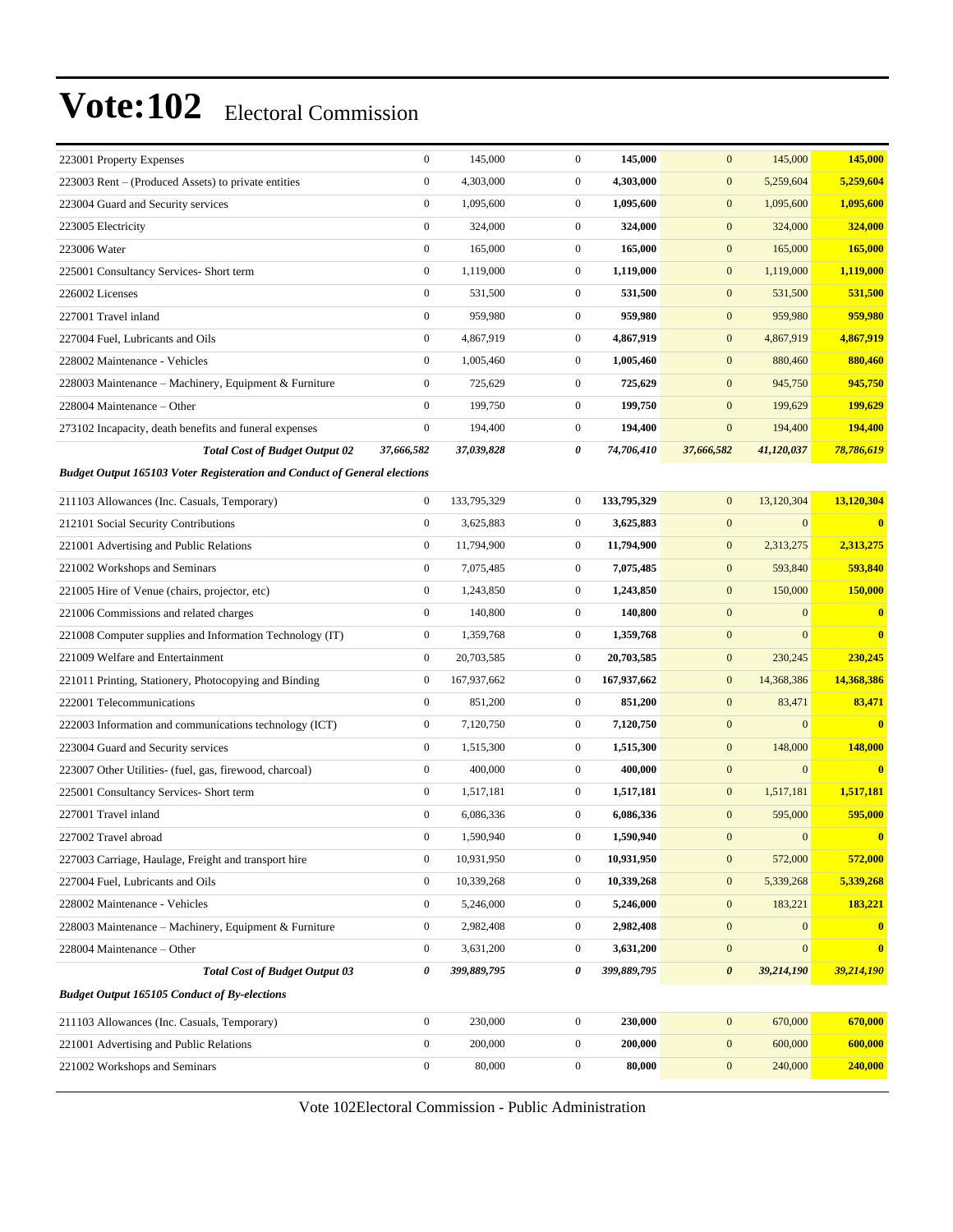| 221005 Hire of Venue (chairs, projector, etc)         | $\mathbf{0}$ | 30,000       | $\mathbf{0}$ | 30,000      | $\mathbf{0}$          | 90,000     | 90,000      |
|-------------------------------------------------------|--------------|--------------|--------------|-------------|-----------------------|------------|-------------|
| 221009 Welfare and Entertainment                      | $\mathbf{0}$ | 20,000       | $\mathbf{0}$ | 20,000      | $\boldsymbol{0}$      | 60,000     | 60,000      |
| 221011 Printing, Stationery, Photocopying and Binding | $\mathbf{0}$ | 120,000      | $\mathbf{0}$ | 120,000     | $\mathbf{0}$          | 360,000    | 360,000     |
| 222001 Telecommunications                             | $\mathbf{0}$ | $\mathbf{0}$ | $\Omega$     | $\bf{0}$    | $\mathbf{0}$          | 20,000     | 20,000      |
| 227001 Travel inland                                  | $\mathbf{0}$ | 100,000      | $\mathbf{0}$ | 100,000     | $\mathbf{0}$          | 300,000    | 300,000     |
| 227004 Fuel. Lubricants and Oils                      | $\mathbf{0}$ | 220,000      | $\Omega$     | 220,000     | $\mathbf{0}$          | 660,000    | 660,000     |
| <b>Total Cost of Budget Output 05</b>                 | 0            | 1,000,000    | 0            | 1,000,000   | $\boldsymbol{\theta}$ | 3,000,000  | 3,000,000   |
| <b>Total Cost Of Outputs Provided</b>                 | 37,666,582   | 457,764,718  | $\bf{0}$     | 495.431.300 | 37,666,582            | 83,646,227 | 121,312,809 |
| <b>Total Cost for Department 01</b>                   | 37,666,582   | 457,764,718  | $\bf{0}$     | 495,431,300 | 37,666,582            | 83,646,227 | 121,312,809 |
| <b>Total Excluding Arrears</b>                        | 37,666,582   | 457,764,718  | $\mathbf{0}$ | 495,431,300 | 37,666,582            | 83,646,227 | 121,312,809 |

*Development Budget Estimates*

#### **Project 1687 Retooling of Electoral Commission**

| Thousand Uganda Shillings                                                                                                          |                               | 2020/21 Approved Budget |                  |              |                               | 2021/22 Draft Estimates |                                  |
|------------------------------------------------------------------------------------------------------------------------------------|-------------------------------|-------------------------|------------------|--------------|-------------------------------|-------------------------|----------------------------------|
| <b>Capital Purchases</b>                                                                                                           | <b>GoU Dev't External Fin</b> |                         | <b>AIA</b>       | <b>Total</b> | <b>GoU Dev't External Fin</b> |                         | <b>Total</b>                     |
| <b>Budget Output 165172 Government Buildings and Administrative Infrastructure</b>                                                 |                               |                         |                  |              |                               |                         |                                  |
| 312101 Non-Residential Buildings                                                                                                   | 4,875,000                     | $\overline{0}$          | $\mathbf{0}$     | 4,875,000    | 6,200,000                     | $\mathbf{0}$            | 6,200,000                        |
| <b>Total Cost Of Budget Output 165172</b>                                                                                          | 4,875,000                     | 0                       | 0                | 4,875,000    | 6,200,000                     | $\boldsymbol{\theta}$   | 6,200,000                        |
| <b>Budget Output 165175 Purchase of Motor Vehicles and Other Transport Equipment</b>                                               |                               |                         |                  |              |                               |                         |                                  |
| 312201 Transport Equipment                                                                                                         | 26,117,500                    | $\overline{0}$          | $\mathbf{0}$     | 26,117,500   | $\overline{0}$                | $\overline{0}$          | $\bf{0}$                         |
| Total Cost Of Budget Output 165175                                                                                                 | 26,117,500                    | $\theta$                | 0                | 26,117,500   | $\boldsymbol{\theta}$         | $\pmb{\theta}$          | $\boldsymbol{\theta}$            |
| Budget Output 165176 Purchase of Office and ICT Equipment, including Software                                                      |                               |                         |                  |              |                               |                         |                                  |
| 281504 Monitoring, Supervision & Appraisal of Capital work                                                                         | 1,205,300                     | $\mathbf{0}$            | $\overline{0}$   | 1,205,300    | $\overline{0}$                | $\overline{0}$          | $\mathbf{0}$                     |
| 312202 Machinery and Equipment                                                                                                     | 18,517,600                    | $\boldsymbol{0}$        | $\boldsymbol{0}$ | 18,517,600   | $\boldsymbol{0}$              | $\overline{0}$          | $\bf{0}$                         |
| Total Cost Of Budget Output 165176                                                                                                 | 19,722,900                    | 0                       | 0                | 19,722,900   | $\boldsymbol{\theta}$         | $\boldsymbol{\theta}$   | $\overline{\boldsymbol{\theta}}$ |
| <b>Total Cost for Capital Purchases</b>                                                                                            | 50,715,400                    | $\mathbf{0}$            | $\overline{0}$   | 50,715,400   | 6,200,000                     | $\overline{0}$          | 6,200,000                        |
| <b>Total Cost for Project: 1687</b>                                                                                                | 50,715,400                    | $\overline{0}$          | $\mathbf{0}$     | 50,715,400   | 6,200,000                     | $\overline{0}$          | 6,200,000                        |
| <b>Total Excluding Arrears</b>                                                                                                     | 50,715,400                    | $\overline{0}$          | $\mathbf{0}$     | 50,715,400   | 6,200,000                     | $\Omega$                | 6,200,000                        |
|                                                                                                                                    | GoU                           | <b>External Fin</b>     | <b>AIA</b>       | <b>Total</b> | GoU                           | <b>External Fin</b>     | <b>Total</b>                     |
| <b>Total Cost for Sub-SubProgramme 51</b>                                                                                          | 546,146,700                   | $\bf{0}$                | $\mathbf{0}$     | 546,146,700  | 127,512,809                   | $\bf{0}$                | 127,512,809                      |
| <b>Total Excluding Arrears</b>                                                                                                     | 546,146,700                   | $\overline{0}$          | $\mathbf{0}$     | 546,146,700  | 127,512,809                   | $\overline{0}$          | 127,512,809                      |
| $F \wedge T$<br>$\mathbf{r}$ and $\mathbf{r}$ and $\mathbf{r}$ and $\mathbf{r}$ and $\mathbf{r}$ and $\mathbf{r}$ and $\mathbf{r}$ |                               |                         |                  |              |                               |                         |                                  |

*Sub-SubProgrammme 54 Harmonization of Political Party Activities*

*Recurrent Budget Estimates*

#### **Department 03 National Consultative Forum**

| Thousand Uganda Shillings                                              |              |          | 2020/21 Approved Budget |              |              | 2021/22 Draft Estimates |               |
|------------------------------------------------------------------------|--------------|----------|-------------------------|--------------|--------------|-------------------------|---------------|
| <b>Outputs Provided</b>                                                | Wage         | Non Wage | AIA                     | <b>Total</b> | Wage         | Non Wage                | <b>Total</b>  |
| <b>Budget Output 165401 Support to the National Consultative Forum</b> |              |          |                         |              |              |                         |               |
| 211103 Allowances (Inc. Casuals, Temporary)                            | $\Omega$     | 116.925  |                         | 116.925      | $\mathbf{0}$ | 237,450                 | 237,450       |
| 221001 Advertising and Public Relations                                | $\mathbf{0}$ | 11.000   |                         | 11.000       | $\mathbf{0}$ | 19,000                  | <b>19,000</b> |